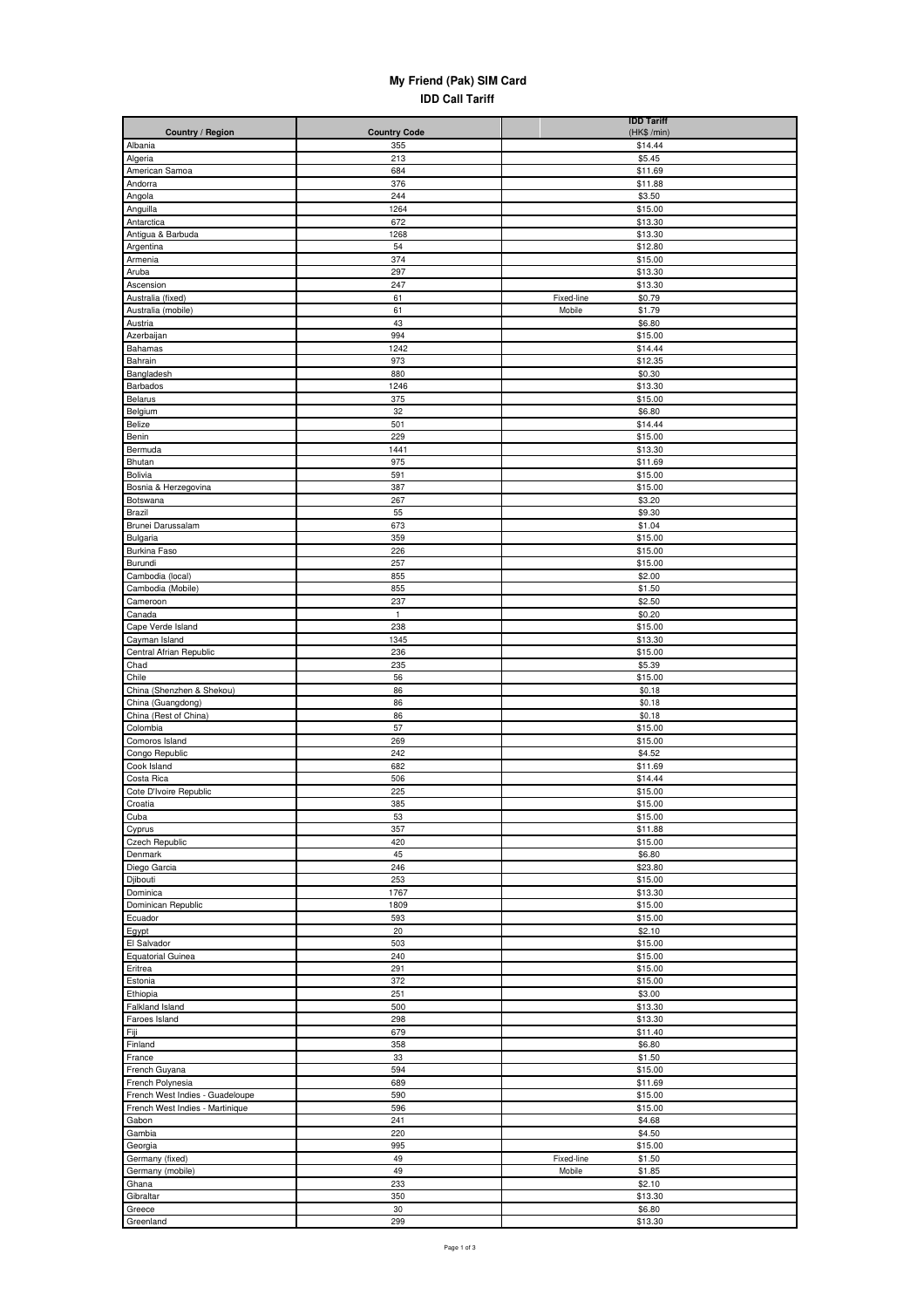## **My Friend (Pak) SIM Card IDD Call Tariff**

|                                      |                                                            | <b>IDD Tariff</b>               |
|--------------------------------------|------------------------------------------------------------|---------------------------------|
| Country / Region                     | <b>Country Code</b><br>1473                                | (HK\$ /min)<br>\$13.30          |
| Grenada<br>Guam                      | 1671                                                       | \$9.30                          |
| Guatemala                            | 502                                                        | \$15.00                         |
| Guinea Bissau                        | 245                                                        | \$15.00                         |
| Guinea Republic                      | 224                                                        | \$15.00                         |
| Guyana                               | 592                                                        | \$13.30                         |
| Haiti                                | 509                                                        | \$15.00                         |
| Honduras                             | 504                                                        | \$15.00                         |
| Hungary<br>Iceland                   | 36<br>354                                                  | \$6.80<br>\$11.10               |
| India                                | 91                                                         | \$0.24                          |
| Indonesia                            | 62                                                         | \$0.82                          |
| Iran                                 | 98                                                         | \$13.30                         |
| Iraq                                 | 964                                                        | \$13.30                         |
| Ireland                              | 353                                                        | \$6.80                          |
| Israel                               | 972                                                        | \$9.30                          |
| Italy<br>Jamaica                     | 39<br>1876                                                 | \$1.68<br>\$13.30               |
| Japan (fixed)                        | 81                                                         | \$0.79                          |
| Japan (mobile)                       | 81                                                         | \$0.79                          |
| Jordan                               | 962                                                        | \$13.30                         |
| Kazakhstan                           | $\overline{7}$                                             | \$15.00                         |
| Kenya                                | 254                                                        | \$2.10                          |
| Kiribati                             | 686                                                        | \$11.69                         |
| Kuwait                               | 965<br>96544 / 96550 / 96551 / 96558 / 96559 / 9656 / 9657 | Fixed-line<br>\$1.87            |
| Kuwait (Mobile)                      | /9659                                                      | Mobile<br>\$2.15                |
| Kyrgyzstan                           | 996                                                        | \$15.00                         |
| Laos                                 | 856                                                        | \$7.50                          |
| Latvia                               | 371                                                        | \$15.00                         |
| Lebanon                              | 961                                                        | \$13.30                         |
| Lesotho<br>Liberia                   | 266<br>231                                                 | \$13.30<br>\$15.00              |
| Libya                                | 218                                                        | \$15.00                         |
| Liechtenstein                        | 423                                                        | \$11.88                         |
| Lithuania                            | 370                                                        | \$15.00                         |
| Luxembourg                           | 352                                                        | \$6.80                          |
| Macau                                | 853                                                        | \$1.95                          |
| Macedonia                            | 389                                                        | \$15.00                         |
| Madagascar                           | 261<br>265                                                 | \$15.00                         |
| Malawi<br>Malaysia                   | 60                                                         | \$3.38<br>\$0.23                |
| Maldives                             | 960                                                        | \$11.40                         |
| Mali                                 | 223                                                        | \$3.50                          |
| Malta                                | 356                                                        | \$15.00                         |
| Mariana Island                       | 1670                                                       | \$11.40                         |
| Marshall Island                      | 692                                                        | \$11.69                         |
| Mauritania                           | 222                                                        | \$5.66                          |
| Mauritius<br>Mayotte                 | 230<br>269                                                 | \$5.66<br>\$15.00               |
| Mexico                               | 52                                                         | \$12.80                         |
| Micronesia                           | 691                                                        | \$11.40                         |
| Moldova                              | 373                                                        | \$15.00                         |
| Monaco                               | 377                                                        | \$11.88                         |
| Mongolia Province                    | 976                                                        | \$7.50                          |
| Montserrat                           | 1664                                                       | \$13.30                         |
| Morocco                              | 212                                                        | \$3.50                          |
| Mozambique<br>Myanmar                | 258<br>95                                                  | \$12.80<br>\$3.33               |
| Namibia                              | 264                                                        | \$1.51                          |
| Nauru                                | 674                                                        | \$11.69                         |
| Nepal - Kathmandu                    | 9771                                                       | \$1.00                          |
| Nepal - Others                       | 977                                                        | \$1.00                          |
| Netherlands (fixed)                  | 31                                                         | Fixed-line<br>\$1.50            |
| Netherlands (mobile)                 | 31                                                         | Mobile<br>\$2.02                |
| Netherlands Antilles                 | 599                                                        | \$13.30                         |
| New Caledonia<br>New Zealand (fixed) | 687<br>64                                                  | \$11.69<br>\$0.99<br>Fixed-line |
| New Zealand (mobile)                 | 64                                                         | Mobile<br>\$3.00                |
| Nicaragua                            | 505                                                        | \$15.00                         |
| Niger                                | 227                                                        | \$2.50                          |
| Nigeria                              | 234                                                        | \$1.75                          |
| Niue Island                          | 683                                                        | \$11.69                         |
| Norfolk Island                       | 6723                                                       | \$11.69                         |
| North Korea                          | 850                                                        | \$7.30                          |
| Norway                               | 47                                                         | \$6.80                          |
| Oman                                 | 968<br>92                                                  | \$13.30                         |
| Pakistan<br>Palau                    | 680                                                        | \$1.10<br>\$11.69               |
|                                      |                                                            |                                 |